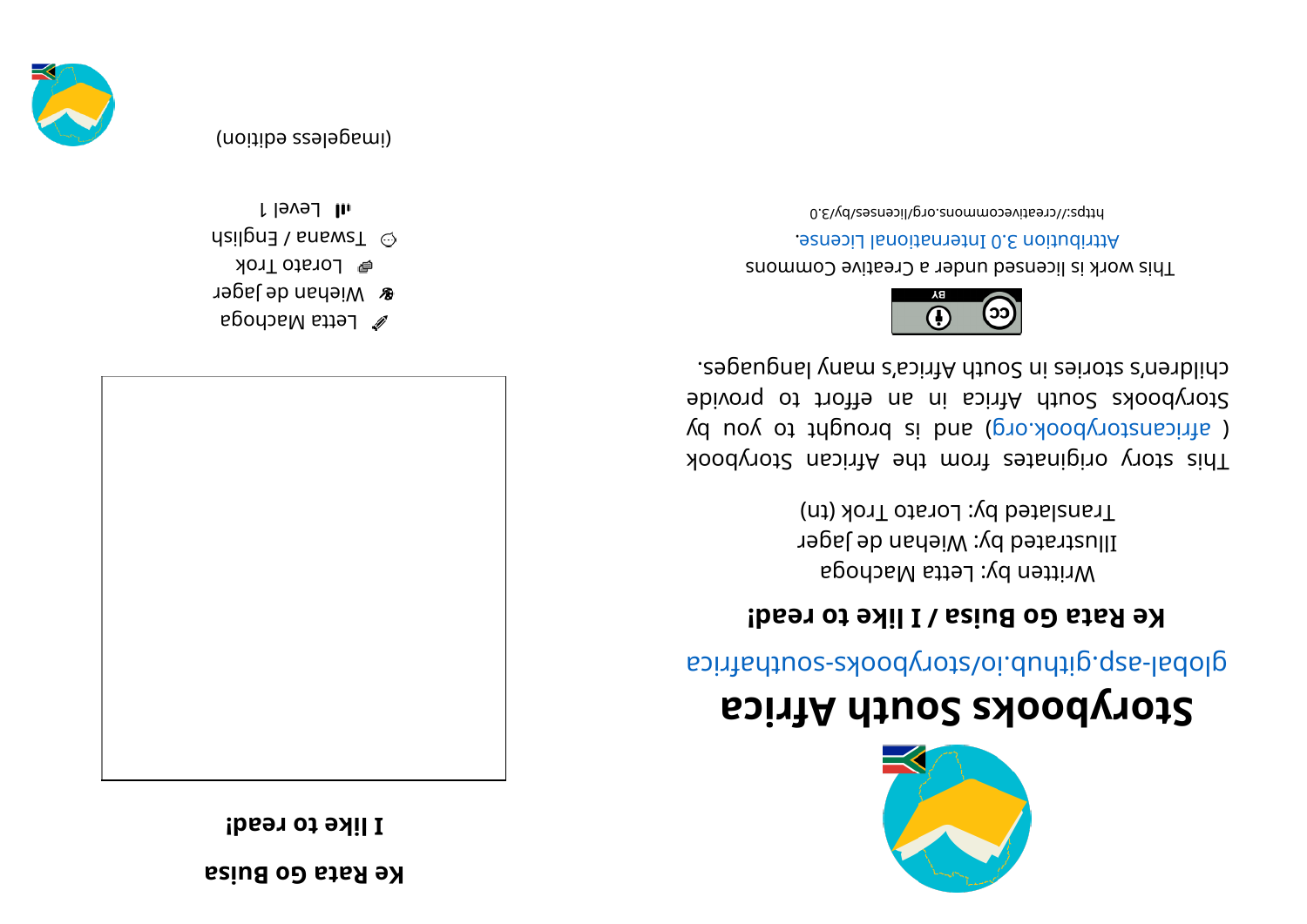### Ke rata go buisa.

• • •

I like to read.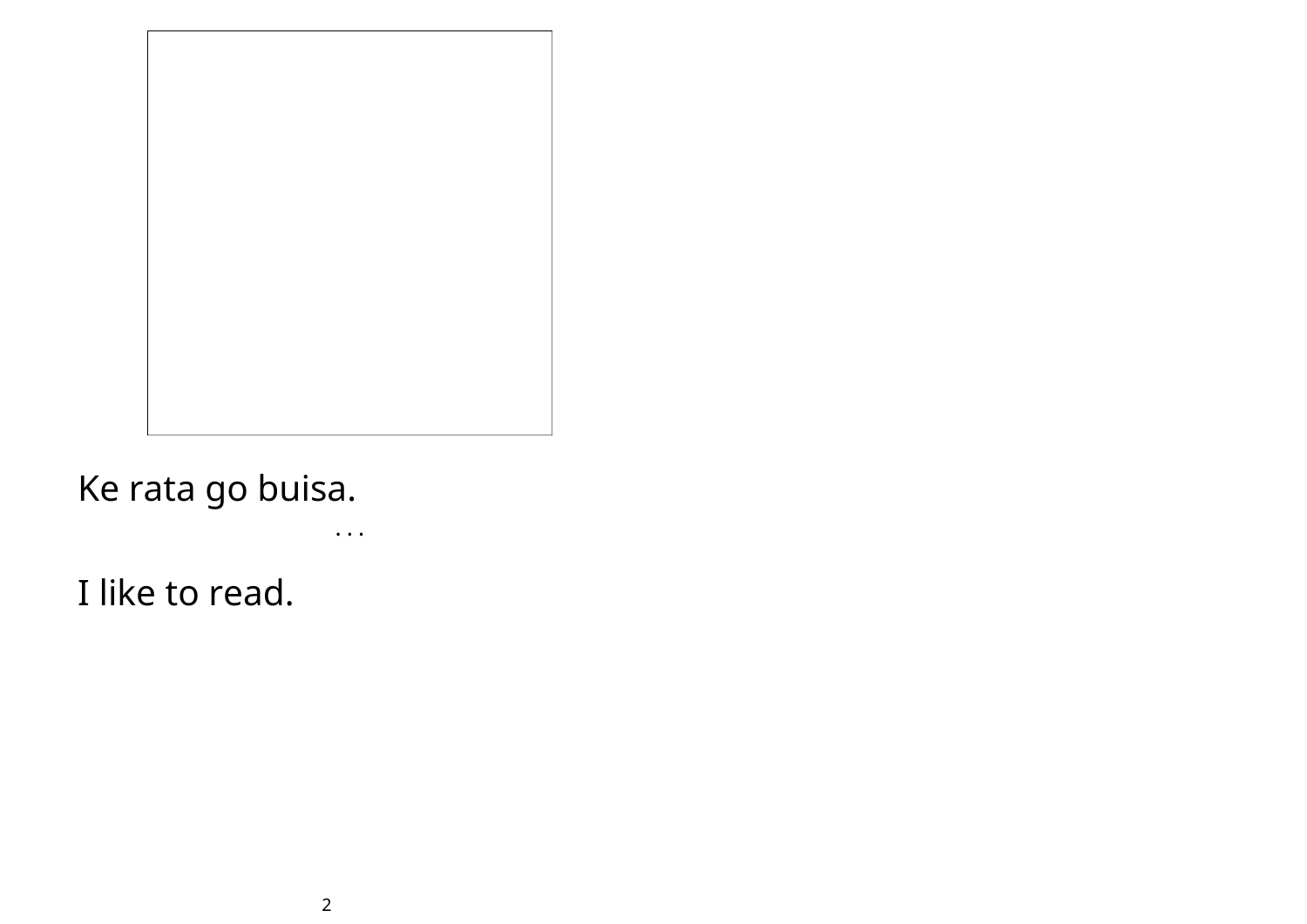

 $\bullet$   $\bullet$   $\bullet$ 

## Nka pniserza waud¿

Mho can I read to?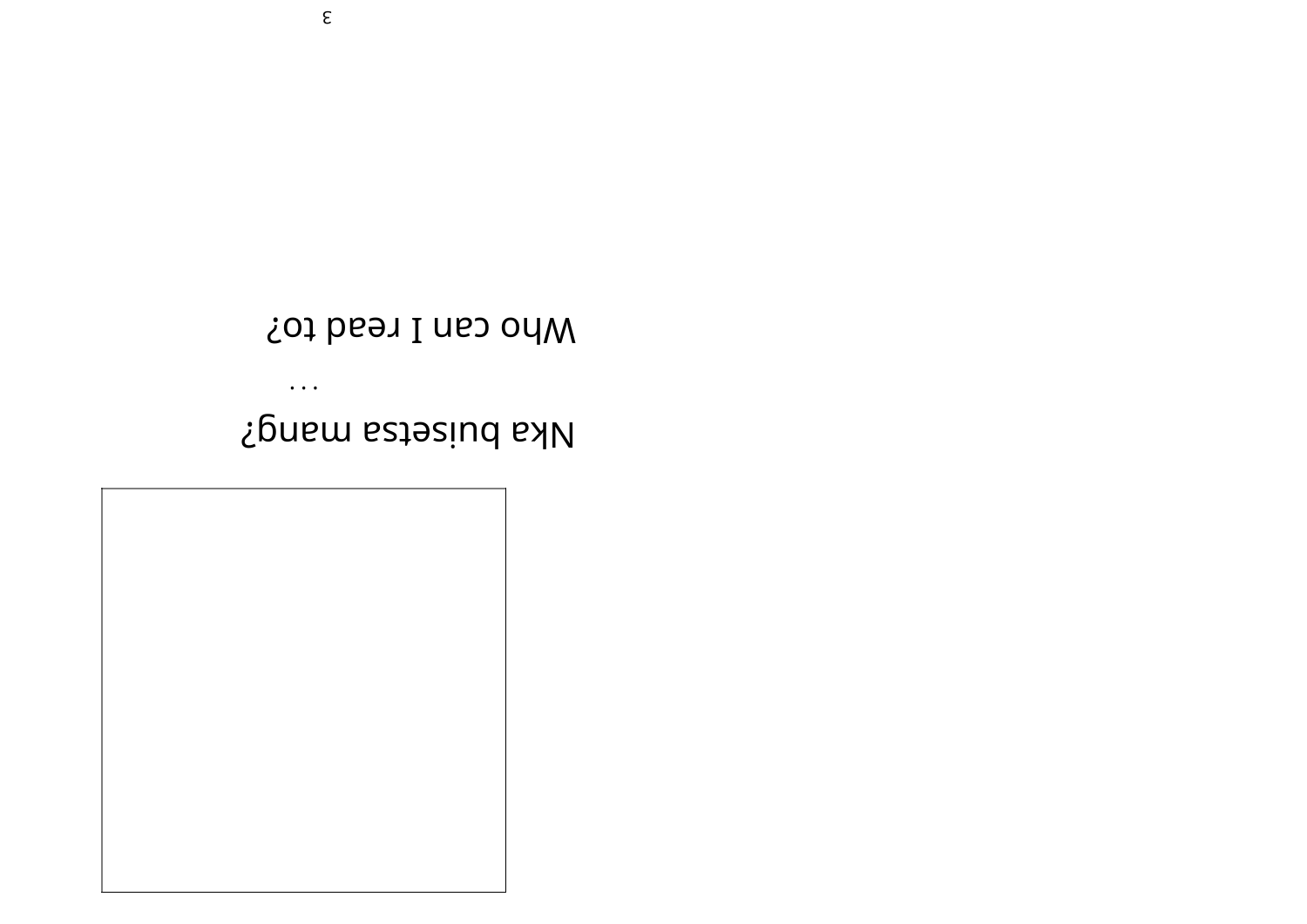

• • •

My sister is asleep.



Who can I read to? I can read to myself!

• • •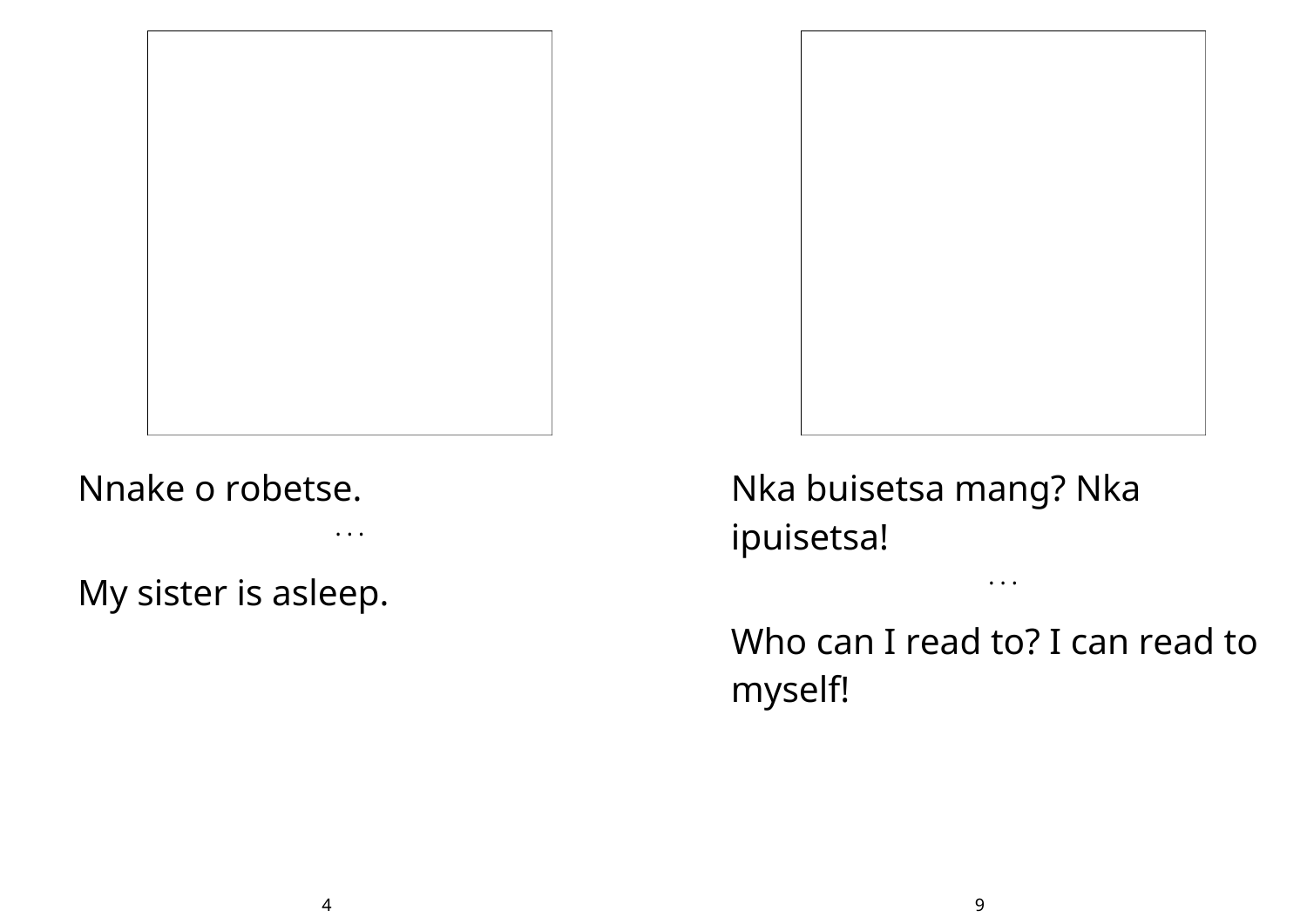

# Nka pnizerza wavd¿

#### **Mho can I read to?**

koloi. Rre le rremogolo ba baakanya

·*Ksnq* My father and grandfather are

 $\ddot{\phantom{a}}$ 

 $\bullet$   $\bullet$   $\bullet$